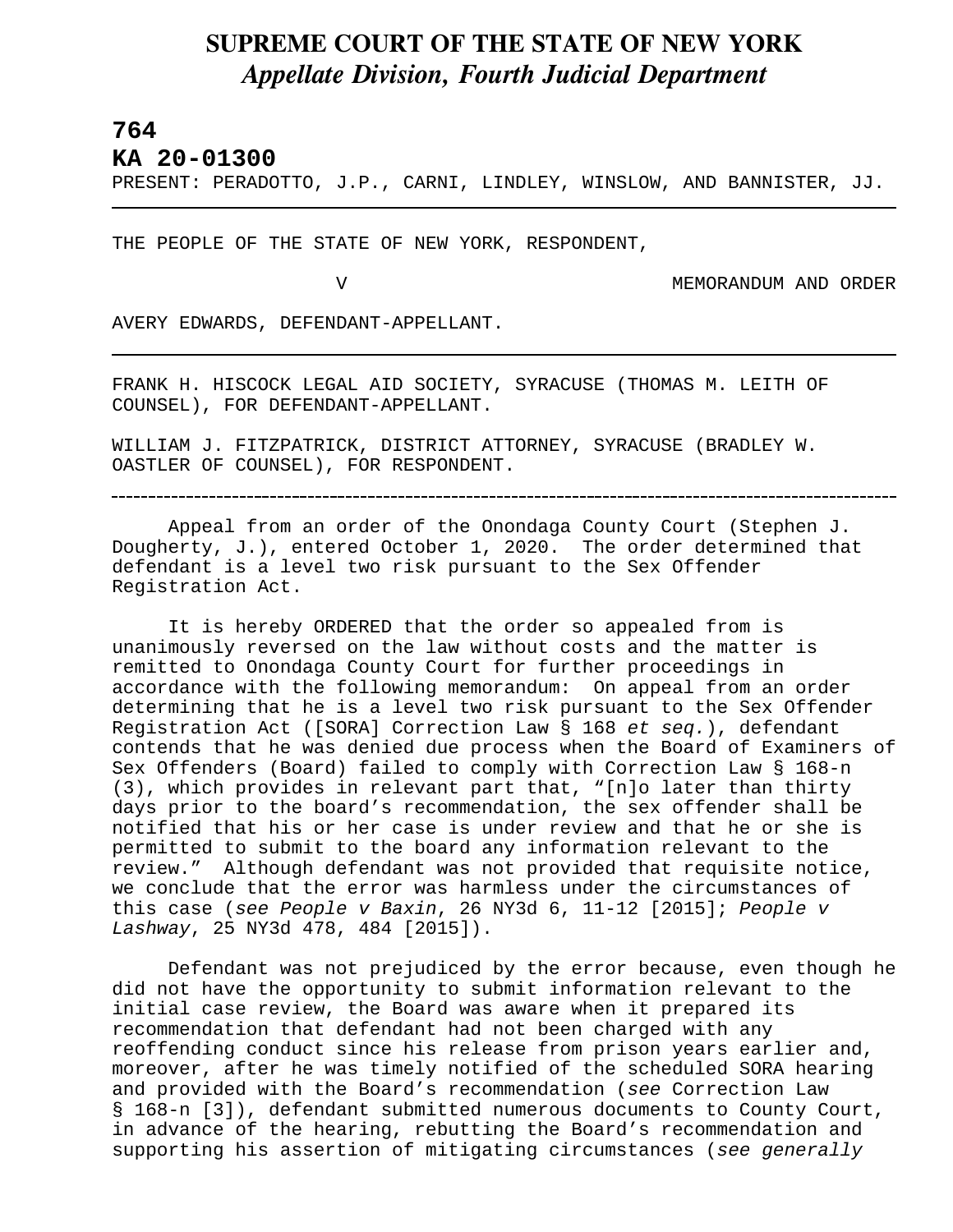*Lashway*, 25 NY3d at 484; *People v Krahmalni*, 170 AD3d 444, 444-445 [1st Dept 2019]).

We reject defendant's further contention that the court erred in assessing 15 points against him under risk factor 1 for having inflicted physical injury on the victim. In any event, even assuming, arguendo, that the court erred in assessing 15 points with respect to that risk factor, we note that defendant would nevertheless have been assessed 85 points under the risk assessment instrument, which is still a presumptive level two risk (*see People v Rawlinson*, 106 AD3d 1509, 1510 [4th Dept 2013], *lv denied* 21 NY3d 863 [2013]).

Finally, defendant contends that the court erred in refusing to grant him a downward departure from his presumptive risk level. A sex offender seeking a downward departure has the initial burden of "(1) identifying, as a matter of law, an appropriate mitigating factor, namely, a factor which tends to establish a lower likelihood of reoffense or danger to the community and is of a kind, or to a degree, that is otherwise not adequately taken into account by the [SORA] Guidelines; and (2) establishing the facts in support of its existence by a preponderance of the evidence" (*People v Sanders*, 196 AD3d 1066, 1066 [4th Dept 2021] [internal quotation marks omitted]; *see People v Gillotti*, 23 NY3d 841, 861 [2014]). If the defendant meets that burden, "the court *must* exercise its discretion by weighing the mitigating factor to determine whether the totality of the circumstances warrants a departure to avoid an overassessment of the defendant's dangerousness and risk of sexual recidivism" (*People v Ramos*, 186 AD3d 511, 511 [2d Dept 2020], *lv denied* 36 NY3d 901 [2020] [emphasis added]; *see Gillotti*, 23 NY3d at 861).

Here, we agree with defendant that the court erred in concluding that defendant failed to identify and establish the existence of a mitigating factor of a kind, or to a degree, that is otherwise not adequately taken into account by the guidelines. Defendant was sentenced to one year in jail with no postrelease supervision and, due to an oversight, he was not registered as a sex offender at sentencing or upon his release from jail. In support of his request for a downward departure, defendant relied on, inter alia, the fact that, despite being unsupervised, he did not reoffend during the seven years between his release from prison on the underlying sex offense and the SORA hearing.

In our view, the fact that defendant was at liberty while unsupervised for an extended period of time without any reoffending conduct is a mitigating factor not adequately taken into account by the guidelines (*see People v Sotomayer*, 143 AD3d 686, 687 [2d Dept 2016]; *see also People v Burgess*, 191 AD3d 1256, 1256-1257 [4th Dept 2021]), and it is undisputed that defendant established the existence of that mitigating factor by a preponderance of the evidence (*see e.g. Sotomayer*, 143 AD3d at 687; *People v Rivera*, 109 AD3d 805, 806 [2d Dept 2013], *lv denied* 22 NY3d 856 [2013]).

In view of the court's conclusion, it did not exercise its discretion to determine whether the totality of the circumstances